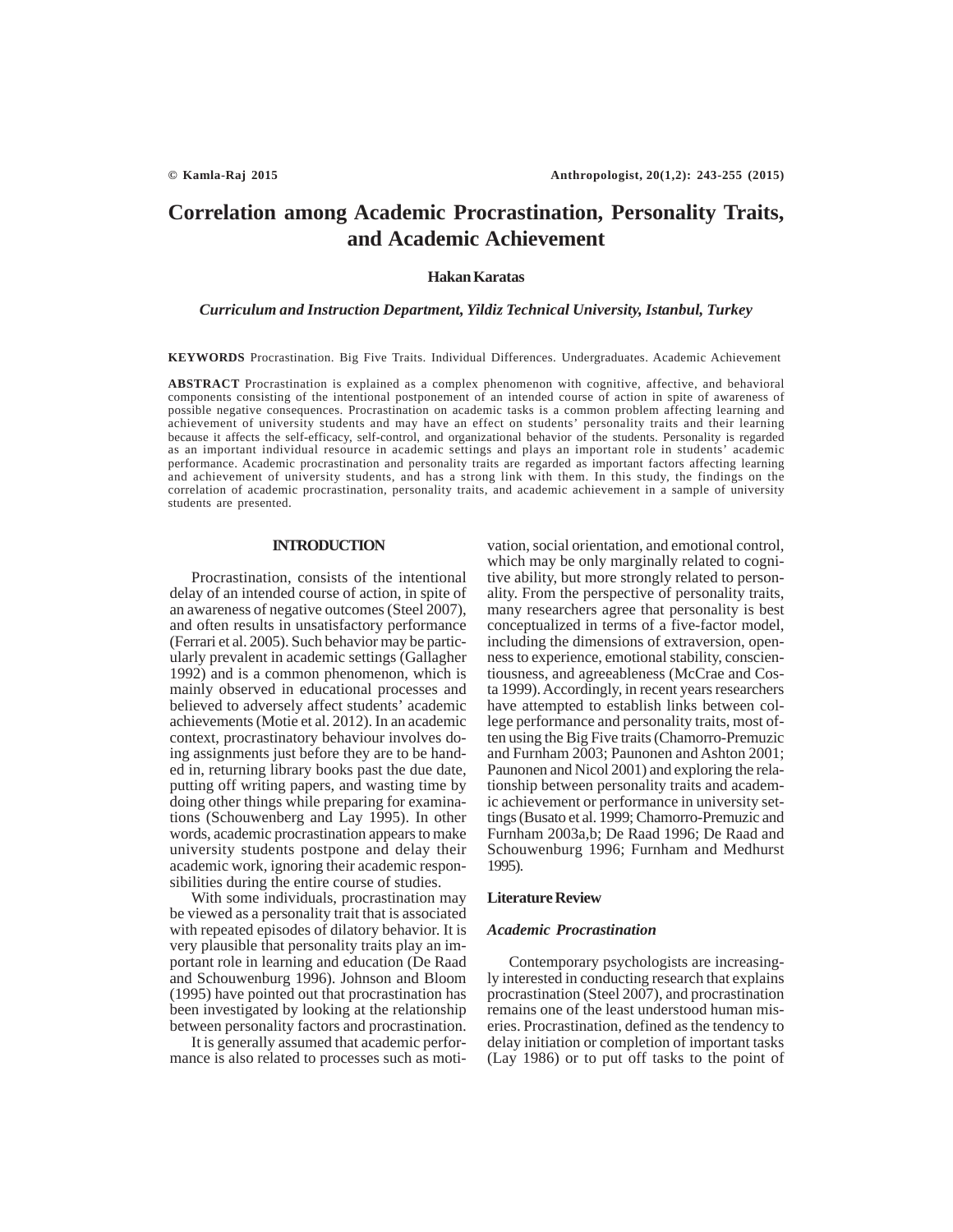discomfort (Solomon and Rothblum 1984), is a complex phenomenon with cognitive, affective, and behavioral components (Rothblum et al. 1986).

In education and training, the term 'academic procrastination' is commonly used to denote the delay in academic activities. Academic procrastinationis defined as a person delaying academic studies until a moment when intensive stress is experienced (Senecal et al. 1995); postponing decision-making (Janis and Mann 1977); a student's delaying the studies of school (Kandemir 2010); as compelling or nonfunctional postponing behavior known as delaying of both decision-making and fulfilling tasks (Ellis and Knaus 1977); and as being anxious as a result of the desire for occasional or constant detainment (Rothbolum et al. 1986). This type of procrastination may significantly affect the learning and achievement of university students. Researchers have conducted a great deal of research and determined a negative relationship between procrastination and self-esteem (Ferrari 2000) and self-efficacy (Cerino 2014; Katz et al. 2014). Academic procrastination is fairly common for students at the high school, college, and university levels, may have an important negative impact on learning and achievement (Ferrari 2001), and is a problem confronting many adults on a daily basis, particularly for tasks that have to be completed by a specific deadline. A number of researchers have examined the relationship between procrastination and academic outcomes (Akinsola et al. 2007; Beswick et al. 1988; Howell et al. 2006; Rothblum et al. 1986; Tice and Baumeister 1997). To conclude, there are many reasons to investigate the variables related to academic procrastination and how the underlying behavior of academic procrastination negatively affects university life.

# *Personality and Big Five Personality Traits*

Personality refers to a set of underlying traits that determine how an individual typically behaves, thinks, and feels (McGeown et al. 2014). Personality is an important individual resource that is not only associated with important life outcomes, such as subjective well-being andmental health (Ozer and Benet-Martínez 2006; Roberts et al. 2007), but is also supposed to play a prominent role in explaining educational attainment and academic success (Poropat 2009). Thus, educational processes at school during adolescence can play an important role in the development of personality by providing learning opportunities and situational demands that shape personality (Bleidorn 2012; Roberts 2006). Personality traits can be broadly defined as stylistic and habitual patterns of cognition, effect, and behavior. Personality traits are conceptualized as stable individual difference characteristics explaining an individual's disposition to particular patterns of behavior, cognitions,and emotions (Hogan et al.1996).

A wide range of studies on personality have identified individual differences in five broad and distinguishable domains across a life span (Roberts and DelVecchio 2000; Robins et al. 2001): neuroticism, extraversion, openness to experience, agreeableness, and conscientiousness. These maket he Five-Factor Model of personality (McCrae and Costa 1987). The Five-Factor Model, a central theory to the trait approach to personality, represents the dominant conceptualization of personality structure in the current literature. These traits are the basic dimensions in which people differ, and their sub-components, or facets, provide the specific dimensions or qualities within each trait (Widiger and Simonsen 2005). Extraversion refers to the degree to which people want to experience sociability, positive emotions, and high activity. Agreeableness is associated with a disposition toward nurturance, altruism, trust, and friendly compliance. Conscientiousness has to do with the will to achieve, self-control, persistence, and dependability. Neuroticism refers to the degree to which people experience negative emotions. Openness to experience is associated with a receptivity to new ideas, a preference for varied sensations, and intellectuality (Costa and McCrae 1992, 1995; De Raad 1996; De Raad and Schouwenburg 1996; Furnham 1997).

### *Academic Procrastination and Personal Traits*

Procrastination is grouped into two basic structures, the first of which is procrastination as a personality trait, mainly based on procrastination in decision-making and the routine of daily living.The second type is conditional procrastination, which includes academic procrastination. Procrastination may have an effect on students' personality traits and their learning. Steel (2008) pointed out that procrastination affects the selfefficacy, distractibility, impulsiveness, self-control, and organizational behavior of the students.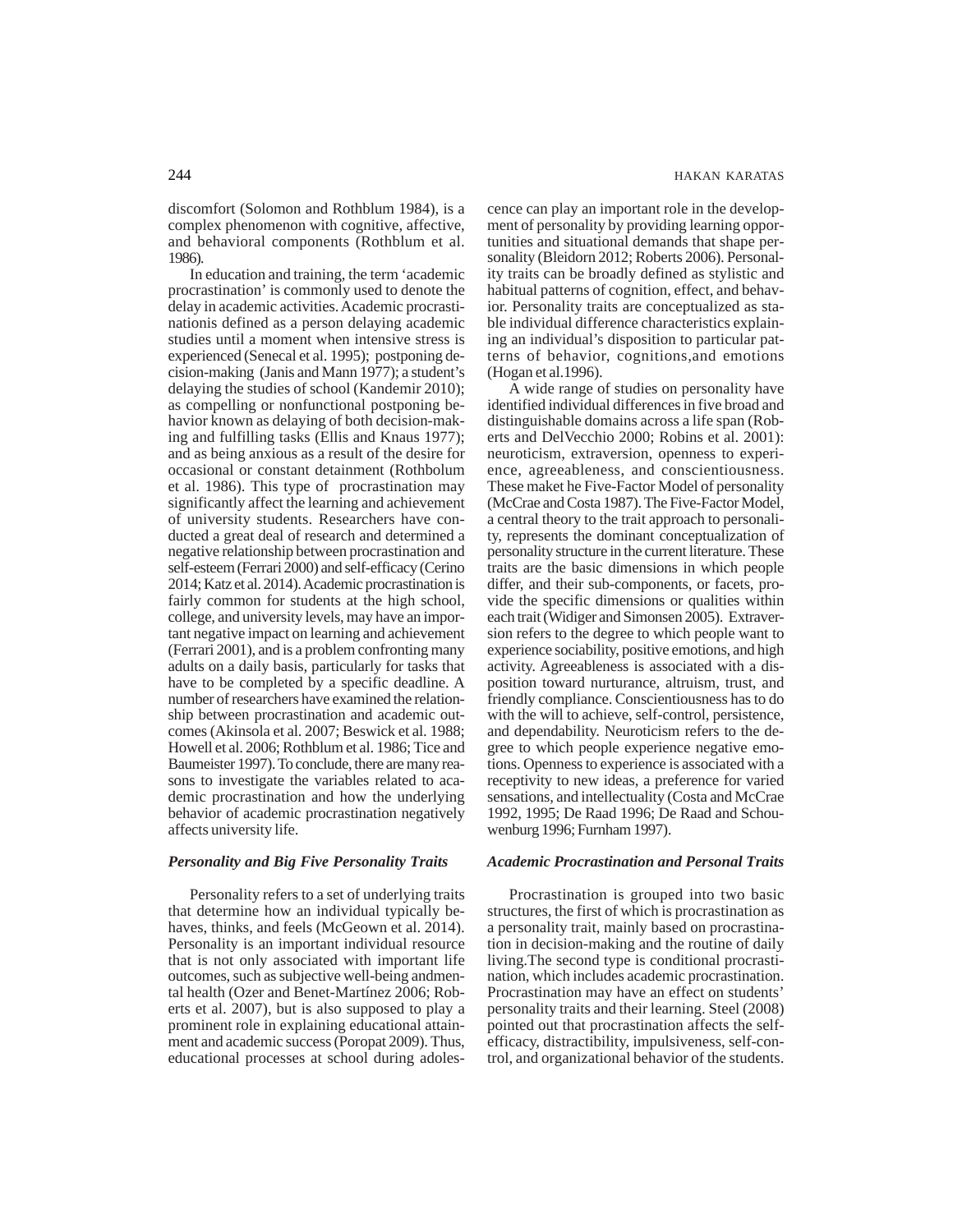It makes students lazy and passive and helps them develop delaying tendencies; either they feel hesitation in taking initiative or fear to start on work or assignments.

Procrastination may be linked to the major model in personality: the Big Five model of personality proposed by Costa and McCrae (1992). Within this model, two main personality traits neuroticism and conscientiousness - are strongly linked to procrastination (Johnson and Bloom 1995; Lay et al.1998; Schouwenburg and Lay 1995). The procrastination literature suggests that neuroticism is positively correlated with procrastination (Johnson and Bloom 1995; Schouwenburg and Lay 1995; Watson 2001). With young adults, Johnson and Bloom (1995) find that neuroticism, and specifically the underlying facets of impulsiveness and vulnerability, area significant predictor of procrastination among university students. Similarly, conscientiousness has a strong inverse relationship with trait procrastination (Costa and McCrae 1992; Johnson and Bloom 1995; Lay et al. 1998; Scher and Osterman 2002; Schouwenburg and Lay 1995).

In Johnson and Bloom's research (1995), all conscientiousness facets are found to be inversely related to procrastination, with self-discipline being the strongest predictor. Watson (2001)findthat strong neuroticism is a predictor of procrastination, adding depression and self-consciousness facets from the model. With the three factor model, McCown et al. (1987) find a curvilinear relationship between procrastination and neuroticism, the low and high neurotic people having higher procrastination scores. Lay et al. (1998) finda relationship between low conscientiousness and procrastination in school children age (7-11 years old), indicating that procrastination may be a pattern established early on in an individual's academic career. In another study, McCown and Johnson (1991) also find that neuroticism was related to total procrastination scores, along with measures of lack of confidence in preparedness and anxiety, and is inversely related to total hours studying. Conscientiousness and self-reported procrastination is also indicated to predict initial levels of procrastination among students, but neuroticism does not (Moon and Illingworth 2005). Lee et al. (2006) indicate that, despite a moderate correlation between neuroticism and conscientiousness (Ross et al. 2002), conscientiousness has a stronger voice than neuroticism in predicting procrastination. Consistent with results with university students (Johnson and Bloom 1995; Schouwenburg and Lay 1995), trait procrastination is highly negatively related to conscientiousness (Laverdiere et al. 2013).

Johnson and Bloom (1995) suggest that the impulsive nature of extraversion should increase procrastination. However, only some studies find the relationship to be positive (McCown et al. 1987), while others find it to be negative or nil (Lay 1992; Wessman 1973; Lay 1986). With the three factor model, McCown et al. (1987) find a linear relationship between procrastination and extraversion. Schouwenberg and Lay (1995) analyze trait procrastination in terms of the complete set of five-factor facets and find similar results. Exceptions to this area negative relationship to the activity facet of extraversion and a positive correlation with the fantasy facet of openness to experience.

#### *Academic Procrastination and Academic Achievement*

Academic procrastination is a student's delay in studying or completing academic assignments; it is a common problem affecting the learning and achievement of university students. This challenge is important to address because procrastination can develop into a habit that can seriously impact your ability to be productive. Prior literature explores the link between academic procrastination and academic performance and generally finds that academic procrastination is negatively related to academic performance (Akinsola et al. 2007; Beck et al. 2000; Elvers et al. 2003; Moon and Illingworth 2005; Tice and Baumeister 1997; Wang and Englander 2010). Procrastination is also linked to other adverse behavior and outcomes, including poor study habits, test anxiety, cramming for examinations, late submission of course work, fear of failure, fear of social disapproval by peers, lower grades, sense of guilt, and depression (Ferrari and Scher 2000; Fritzsche et al. 2003; Lay and Schouwenburg 1993; Midgley and Urdan 2001; Uzun Ozer et al. 2009).

The findings of the previous studies reveal that the reports of students of their procrastination indicate a negative meaningful difference with their academic performance (Beswick et al. 1998); the more the students procrastinate, the lower their grades are (Moon and Illingworth 2005); procrastinators have less motivation to become successful (Steel 2007); procrastination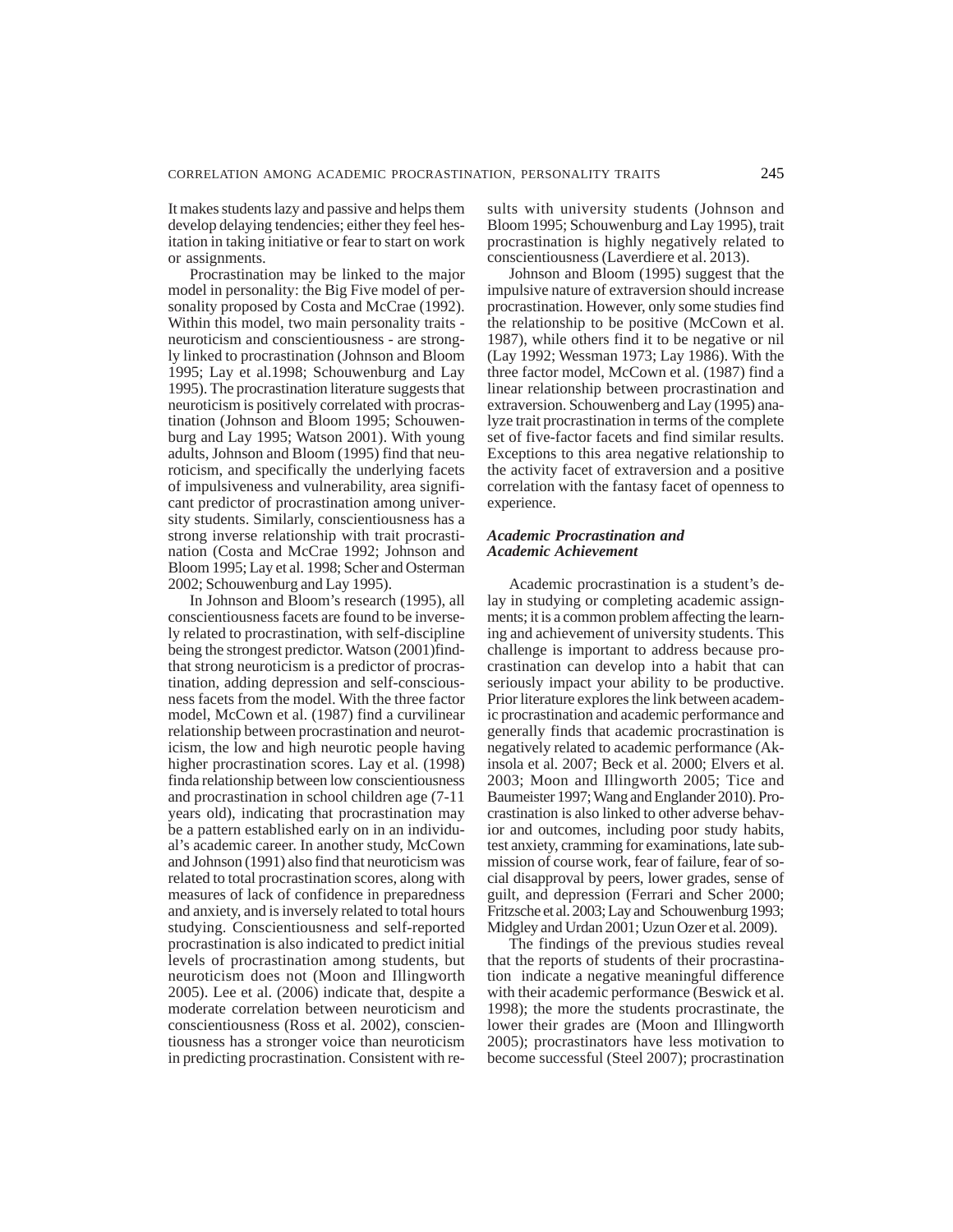effects the self-efficacy, self-actualization, distractibility, impulsiveness, self-control, and organizational behavior of students, which makes them lazy and passive and makes them hesitate in taking initiatives or fear starting work or assignments (Steel 2008); academic procrastination is associated with anxiety (Lay 1995; Onwuegbuzie 2004; Essau et al. 2008); and procrastination is related to lower grades and course withdrawals (Beswick et al. 1988; Tice and Baumeister 1997). Consequently, academic procrastination adversely impacts students' personalities as well as their learning and achievement at almost all levels of studies and in all subjects.

#### *Personal Traits and Academic Achievement*

It is suggested that personality may be related to academic attainment because of positive traits that naturally promote academic learning (Medford and McGeown 2012; Poropat 2009). Recent investigations of the relations between personality traits and academic performance tendto generally operate under the framework provided by the Five-Factor Model of personality structure. In the study carried out by Komarraju et al. (2009) regarding academic achievement, the Big Five emerge as significant predictors of grade point average (GPA). Students who are more conscientious, open, neurotic, agreeable, and have a strong desire to accomplish are likely to have higher GPAs. These findings are consistent with prior findings that specific aspects of personality, such as grit, sociability, and emotional stability, have important influences on academic achievement (Duckworth et al. 2007; Entwistle and Entwistle 1970; Furnham and Medhurst1995).

Other studies specifically examine the role of the Big Five in predicting academic success. Conscientiousness, regarded as the important predictor of academic achievement (Ziegler et al. 2010), consistently and positively predicts examination performance (Chamorro-Premuzic and Furnham 2003), as well as GPA and academic success (Busato et al. 2000; Barthelemy and Lounsbury 2009; Poropat 2009; Ziegler et al. 2010; Laidra et al. 2007). It has been demonstrated that students scoring high on conscientiousness tend to have higher grades than those scoring low on conscientiousness (Paunonen and Ashton 2001; Trautwein et al. 2009; Kappe and Van der Flier 2010).

Neuroticism is not only a significant correlate and predictor of exam, but also of final-year projects and results. This suggests that neuroticism may not just affect academic performance in exam conditions, which is in line with the previous literature (Blickle 1996; Busato et al. 2000; Costa and McCrae 1992; De Raad 1996; De Raad and Schouwenburg 1996). In addition, neuroticism is related to reduced academic performance (Chamorro-Premuzic and Furnham 2003), which is consistent with previous researches (Sanchez-Marin et al. 2001; Komarraju et al. 2009). Neuroticism is also related to absence from the classroom, illness, etc., and hence negatively affects performance (Chomoro and Furnham 2003b).

Spinath et al. (2010) find conscientiousness and neuroticism to be important for mathematics achievement. Furthermore, neuroticism is found to be predictive of mathematics grades, science grades, and foreign language grades, but not mother tongue language grades (Furnham and Monsen 2009; Gilles and Bailleux 2001). Besidesthis, the results of the research (Costa and Mc-Crae 1992) suggest that neuroticism may impair academic performance, while conscientiousness may lead to higher academic achievement.

Agreeableness is positively associated with grades (Farsides and Woodfield 2003). According to the literature (Poropat 2009), agreeableness and emotional instability do not predict academic achievement. Duckworth and Seligman (2005), and Lounsbury et al. (2003b) conclude that more agreeable students tend to have higher GPAs and consequently higher academic achievement. The small body of empirical research that has uncovered significant relations between that factor and academic achievement has produced mixed results; some research finds a positive relation, and other research findsa negative relation. For example, agreeableness is positively associated with GPA (Farsides and Woodfield 2003; Gray and Watson 2002) and final course grades (Conard 2006) in some studies, but negatively associated with GPA (Paunonen 1998; Rothstein et al. 1994) and class participation grades (Rothstein et al. 1994) in other studies.

In terms of extraversion the literature has not reached a consensus. According to Chamorro-Premuzic and Furnham (2003), extraversion is only partly related to academic performance and negatively and significantly predicts academic achievement, which is usually explained in terms of differences in time spent engaging in knowl-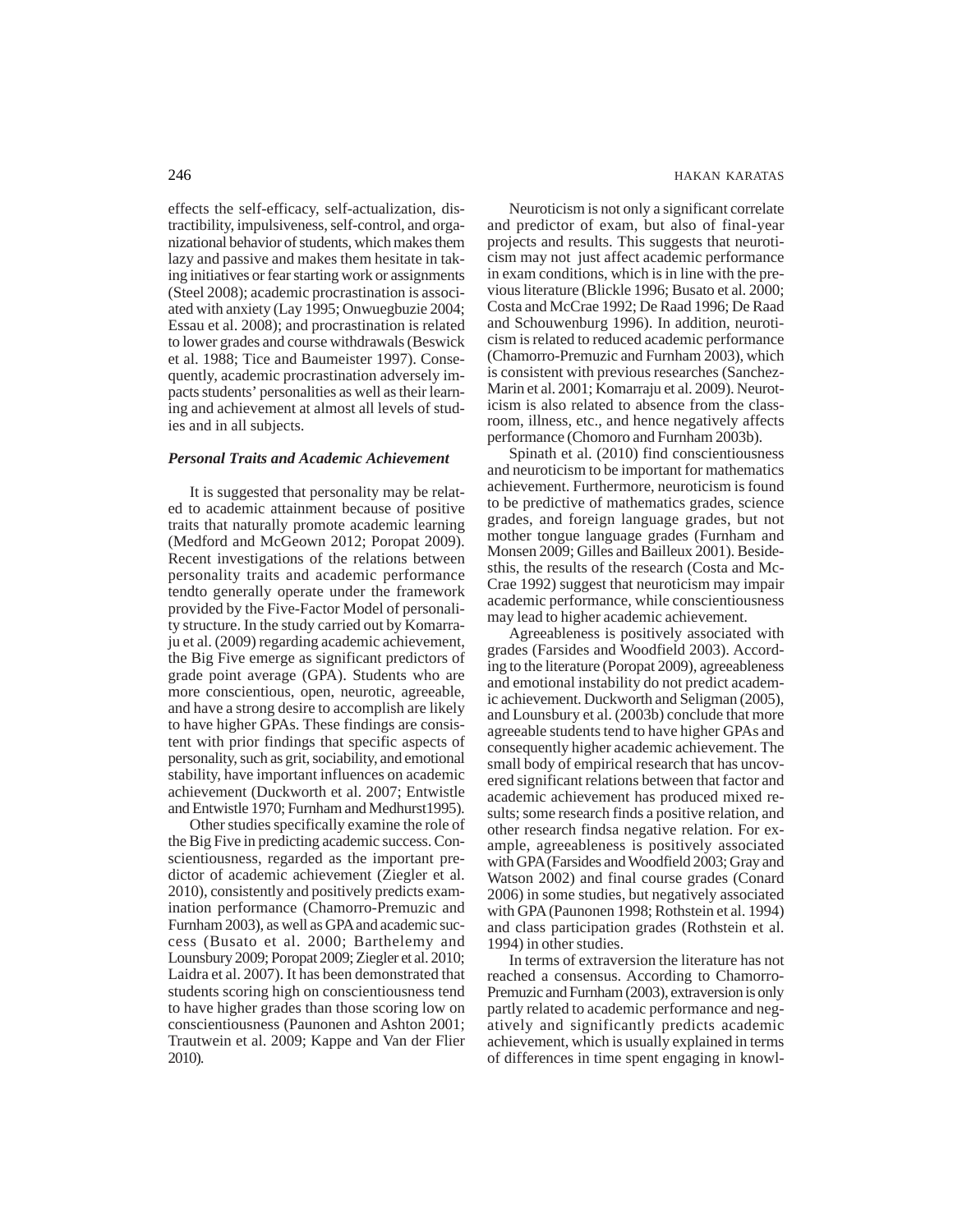edge acquisition, with extraverts spending more time socializing and introverts spending more time studying (Poropat 2009). Spinath et al. (2010) find extraversion to be important for language achievement. Based on previous studies, Dunsmore (2005) relates higher levels of extraversion to higher academic achievement among elementary school students, and to lower academic performance at higher educational levels. Furnham et al. (2006) find a negative relationship between extraversion and achievement at higher education; they believe students' interpersonal as well as intrapersonal skills account for this negative relationship. In other words, highly extroverted students are more likely to spend their time on social and extra-curricular activities in comparison to less extroverted students.

Openness is positively related to final grades, with high scorers using learning strategies that emphasize critical thinking (Lounsbury et al. 2003). Blickle (1996) finds openness to experience to be associated with academic performance, which seems correlated with intelligence. Openness predicts later academic achievement in accordance with recent results (Caprara et al. 2011) supporting the significant impact of openness on academic achievement. Some studies suggest a relationship between openness to experience and academic achievement (Paunonen and Ashton 2001; Caprara et al. 2011; Poropat 2009). There are also studies that showno such relationship (Busato et al. 2000; Chamorro-Premuzic and Furnham 2003; Duff et al. 2004).

Consequently, in light of the literature review it is obvious that academic procrastination and personality traits are considered as important factors affecting learning and achievement of the students in university settings. This study aims to find the correlation of academic procrastination, personality traits, and academic achievement in a sample of university students.The following questions are the main concern of the study:

- (a) What is the correlation among university students' academic procrastination, personality traits,and academic achievement?
- (b) Is there a significant difference among university students' academic procrastination, personality traits,and academic achievement in terms of gender?
- (c) Is there a significant difference among university students' academic procrastination, personality traits, and academic achievement in terms of grades?

#### **MATERIAL AND METHODS**

## **Participants**

The study was conducted at Yildiz Technical University, one of the state universities of Turkey. The participants were randomly selected from 3 different grades and 12 different departments of the university. The participants were composed of 475 (N=475) undergraduate students, 161 of whom (33.9%) were female and 314 of whom (66.1%) were male. The students came from different departments; 38 (8%) from Geomatic Engineering, 16 (3.4%) from Civil Engineering, 12 (2.5%) from Control and Automation Engineering, 104 (21.9%) from Mechatronics Engineering,  $44 (9.3\%)$  from Electrical Engineering,  $50 (10.5\%)$ from Computer Education and Instructional Technologies, 22 (4.6%) from Guidance and Psychological Counseling, 2 (0.4%) from Turkish Language and Literature, 20 (4.2%) from English Language Teaching, 39 (8.2%) from Chemistry, 76  $(16\%)$  from Industrial Engineering, and 52 (11%) from Metallurgical and Material Engineering. Participants also showed avariety in grades: 37(7.8%) were second grade, 236(49.7%) were third grade, and 202 (42.5%) were fourth grade students. All participants who took part in the research answered the questions voluntarily.

# **Data-Collecting Instruments**

At the stage of selecting the proper data, the researches carried out on academic procrastination, personality traits, as well as the inventories developed and frequently usedup to that time, were analyzed. Participants completed a 54-item survey, including questions of an academic procrastination scale and the Big Five personality traits scale.

In this research, Tuckman's 16-item *Academic Procrastination Scale (APS)* was used. APS "provides a valid and reliable estimate of the tendency to waste time, delay, and intentionally put off something that should be done" (Tuckman 1991) for college students. The reliability of the original APS was .86. The four-point scale hadresponse choices ranging from *that is me for sure (1),* to *that's not me for sure (4).*The Turkish version of APS was translated and adapted by (Uzun Ozer et al. 2009b)*.* TheTurkish version consistedof a 5-point scale since researchers added the response of "unsure" as an extra choice. In addi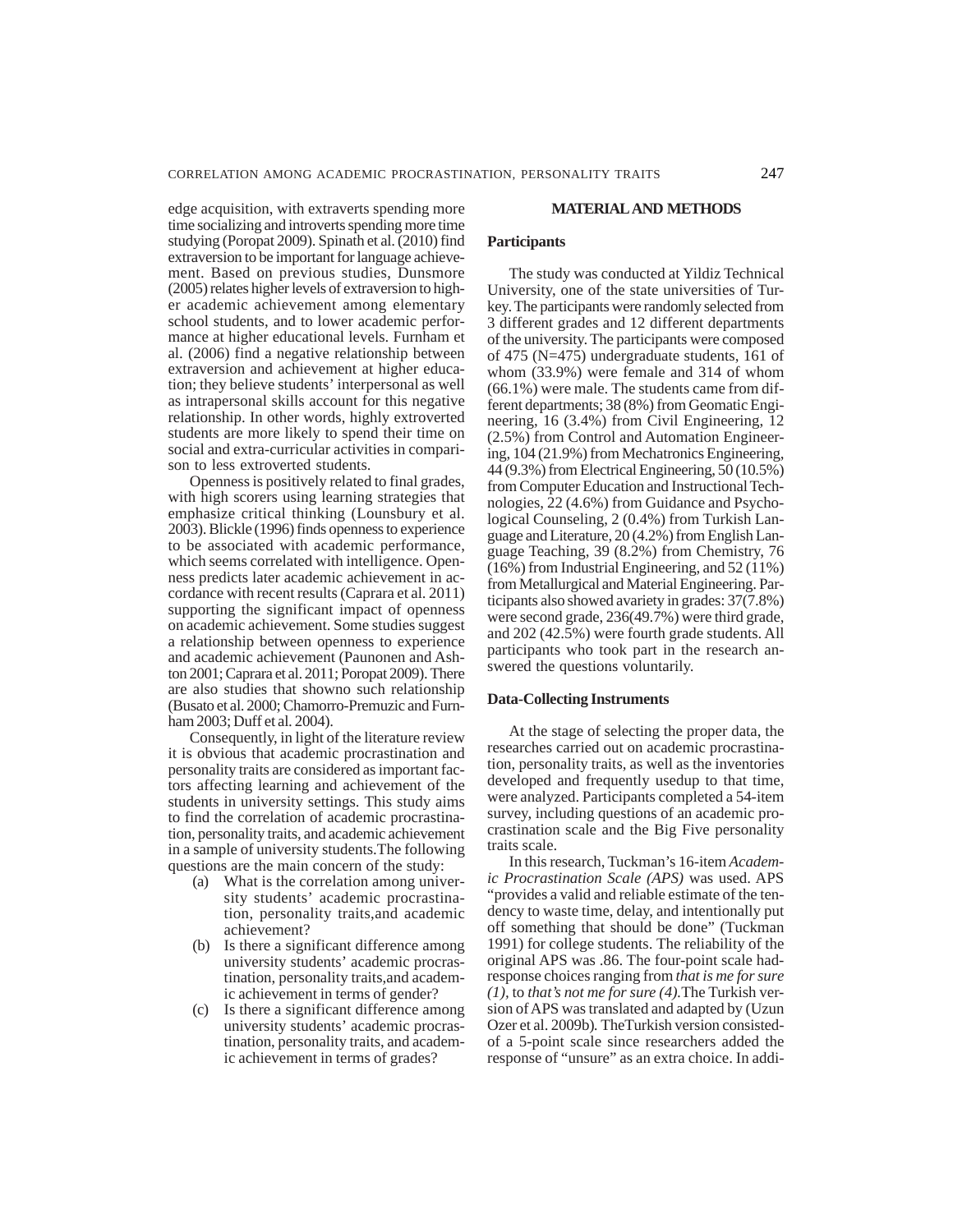tion to this, 2 items from the original scale were removed in Turkish adaptation and the Cronbach alpha for the Turkish version was computed as .90. This indicated that theTurkish translation of APS was high reliability.

*Personality Test Based on Adjectives (PTBA)* was developed by Bacanli et al. (2009) based on the model of Big Five Personality Traits (Costa and McCrae 1992). PTBA is a Likert type scale including 40 pairs of opposite adjectives that can be graded from 1 to 7. PTBA consists of five dimensions: extraversion (9 items), agreeableness (9 items), conscientiousness (7 items), neuroticism (7 items), and openness to experience (8 items). Five dimensions explain 52.63 percent of the variance of PTBA. The test-retest reliability coefficient of PTBA ranged from .68 to .86 for all dimensions. The Cronbach Alpha coefficient of the dimensions of PTBA was found to be.89 for extraversion, .87 for agreeableness, .88 for conscientiousness, .73 for neuroticism, and .80 for openness to experience.

The data relating to academic achievement of the students (called cumulative GPA in this study) was obtained from the department administrations at the end of the academic term. In this study, academic achievement (GPA) was the mean of the points students got from the courses in that academic term.

#### **Procedure**

The Academic Procrastination Scale (APS), developed by Tuckman (1991) and translated and adapted into Turkish by (Uzun Ozer et al. 2009b), and the Personality Test Based on Adjectives (PTBA), developed by Bacanli et al. (2009), were applied at the end of the academic term. All students from different departments and grades are asked to complete APS and PTBA in their classes at a scheduled time before the final exam. Each student was seated individually at a desk andgiven ten minutes to complete both scales.

#### **Data Analysis**

To find out the correlation between variables the analysis related to university students' academic procrastination level, dimension of personality traits, and GPA were accounted with the Pearson Correlation Coefficient. To determine whether or not there is a significant difference among the scores of academic procrastination, dimension of personality traits, and GPA according to gender, independent t-test analysis was applied. In addition, to determine whether or not there is a significant difference among the scores of academic procrastination, dimension of personality traits, and GPA in terms of grades, a one-way anova analysis was conducted.The statistics obtained were transferred into the tables by grouping and then interpreted.

#### **FINDINGS**

Regarding the level of university students' academic procrastination, personality traits, and academic achievement, Table 1 summarizes the following findings,which include descriptive statistics on university students' academic procrastination, personality traits, and academic achievement.

The mean of the university students' GPA is 2.65 (66.25%), which is above the average level. The mean of the academic procrastination scores of university students is 42.08, which is above the medium level, too (42.08). The highest score university students' get from the Big Five personality traits was the open to experience dimension (78.05%). The other dimensions, agreeableness (76.33%), extraversion (72.95%), conscientiousness (71.80%), and neuroticism (53.97%), respectively, followed each other.

**Table 1: Means, standard deviations, percentages, and maximum scores**

|          | <b>GPA</b> | AP    | Ν     |       |       |       | OЕ    |
|----------|------------|-------|-------|-------|-------|-------|-------|
| N        | 475        | 475   | 475   | 475   | 475   | 475   | 475   |
| Mean     | 2.65       | 42.08 | 18.89 | 25.13 | 32.83 | 34.35 | 31.22 |
| $\%$     | 66.25      | 60.11 | 53.97 | 71.80 | 72.95 | 76.33 | 78.05 |
| Max.     | 4.00       | 70.00 | 35.00 | 35.00 | 45.00 | 45.00 | 40.00 |
| Std. D.  | 0.54       | 6.84  | 4.92  | 5.14  | 6.09  | 5.80  | 5.08  |
| Std. Er. | .02        | .31   | .22   | .23   | .27   | .26   | .23   |

GPA (Academic achievement), AP (Academic procrastination), N (Neuroticism), C (Conscientiousness), E (Extraversion), A (Agreeableness), OE (Open to experience).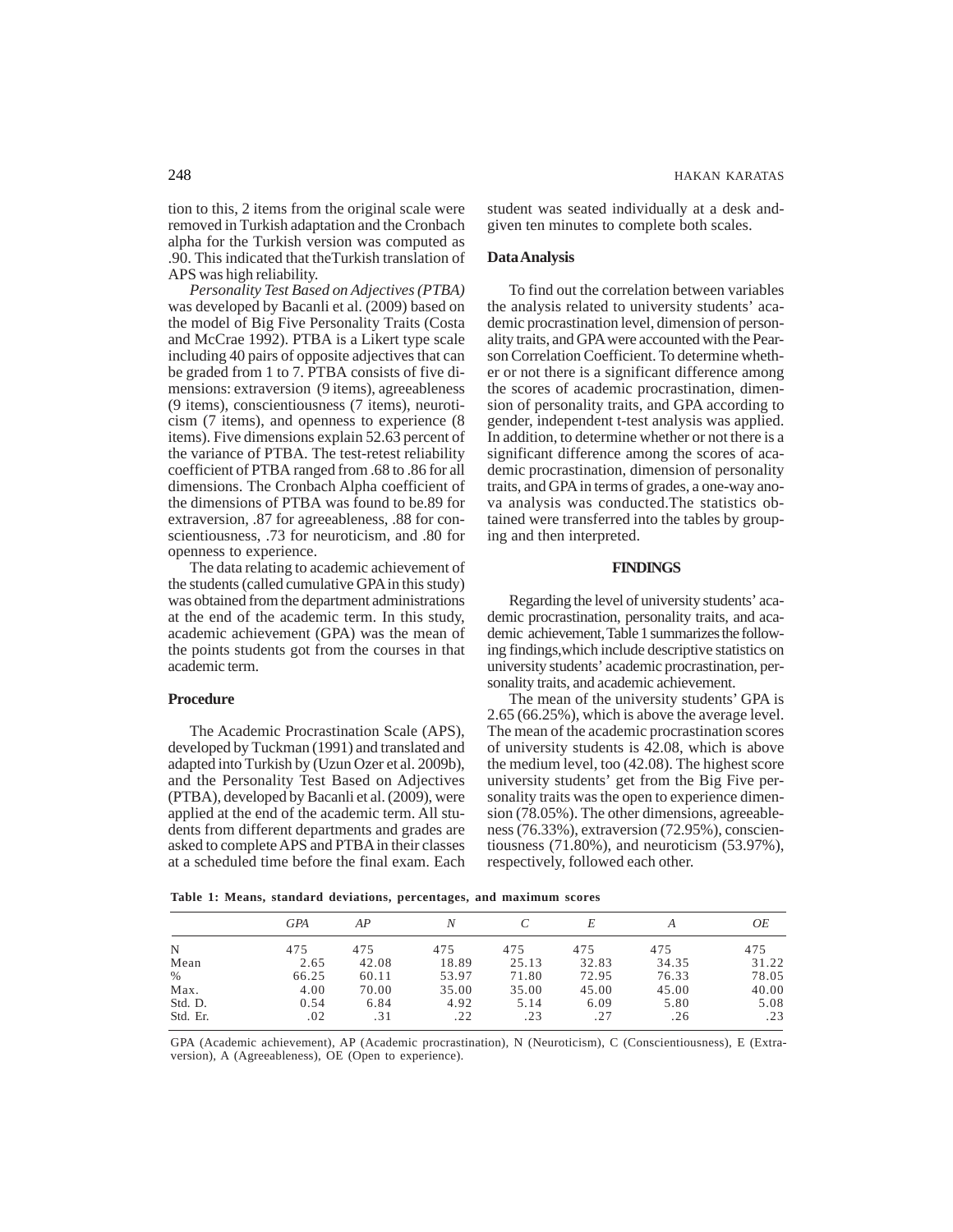In Table 2, the findings regarding the correlation analysis among university students' academic procrastination, personality traits, and academic achievement are shown.

As can be seen in Table 2, as a result of correlation analysis some significant positive and negative correlations between variables are found. A significant positive correlation between GPA and conscientiousness  $(r=.25, p<.01)$  is found, as well as between GPA and agreeableness ( $r = .09$ ,  $p < .05$ ). There is also a significant negative correlation between academic procrastination and conscientiousness ( $r=-.28$ ,  $p<-01$ ), as well asbetween academic procrastination and extraversion ( $r=-16$ ,  $p<01$ ). In terms of the correlations among Big Five personality traits, a significant negative correlation is seen between neuroticism and agreeableness ( $r=-12$ ,  $p<-01$ ). Conscientiousness is positively correlated with extraversion (r=.43, p<.01), agreeableness (r=.40,  $p<.01$ ) and open to experience ( $r=.36$ ,  $p<.01$ ). Extraversion is positively correlated with agreeableness ( $r = .36$ ,  $p < .01$ ) and open to experience ( $r = .61$ , p<.01). Lastly, at there is a positive correlation between agreeableness and open to experience  $(r=47, p<.01)$ .

Based on the results of t-test analysis relating to university students' academic procrastination, personality traits, and academic achievement in terms of gender in Table 3, gender is found to cause significant differences only in GPA and theextraversion dimension of the Big Five personality traits in favor of female students. Relating to GPA, female student GPAs (M=2.83) are higher than male student GPAs (M=2.56), so a significant difference in favor of female students is observed ( $t=5.32$ ,  $p<.01$ ). Regarding the t-test findings of the extraversion dimension of the Big Five personality traits, the female students' score (M=33.63) is higher than themale students' (M=32.42). The significant difference is in favor of female students (t=2.06,  $p<0.05$ ).

 The findings in Table 4 show that according to one-way Anova analysis regarding university students' academic procrastination, personality traits, and academic achievement in terms of grades, the significant difference is only observed in students' GPA in favor of the second grade  $(F=15.01, p<0.05)$ . To be able to reveal which grade makes the difference, the Bonferroni test is applied. As can be seen in Table 5, the second grade students' GPA (M=2.23) are found to besignificantly lower than the third (M=2.74) and the fourth grade students' (M=2.63).

# **DISCUSSION**

As remarked in the literature, it is clear that academic procrastination and personality traits

**Table 2: Correlation analysis among university students' academic procrastination, personality traits and academic achievement**

|                  |                   | GPA      | AP        | $\boldsymbol{N}$ | C              | E              | $\boldsymbol{A}$ | OE      |
|------------------|-------------------|----------|-----------|------------------|----------------|----------------|------------------|---------|
| GPA              | $\mathbf{r}$      | -1       | $-.08$    | .01              | $0.25^*$       | .02            | $.09*$           | $-.10$  |
|                  | Sig. (2-tailed)   |          | .06       | .83              | .00            | .61            | .03              | .82     |
|                  | N                 | 475      | 475       | 475              | 475            | 475            | 475              | 475     |
| AP               | r                 | $-.08$   |           | .08              | $-.28**$       | $-.16***$      | $-.06$           | $-.08$  |
|                  | $Sig.$ (2-tailed) | .06      |           | .07              | .00            | .00            | .18              | .05     |
|                  | N                 | 475      | 475       | 475              | 475            | 475            | 475              | 475     |
| $\boldsymbol{N}$ | r                 | .01      | .08       | $\overline{1}$   | $-.07$         | $-.00$         | $-.12**$         | $-.02$  |
|                  | Sig. (2-tailed)   | .83      | .07       |                  | .10            | .93            | .00.             | .58     |
|                  | N                 | 475      | 475       | 475              | 475            | 475            | 475              | 475     |
| $\mathcal{C}$    | r                 | $.25***$ | $-.28**$  | $-.07$           | $\overline{1}$ | $.43**$        | $.40**$          | $.36**$ |
|                  | $Sig.$ (2-tailed) | .00      | .00       | .10              |                | .00.           | .00.             | .00.    |
|                  | N                 | 475      | 475       | 475              | 475            | 475            | 475              | 475     |
| E                | r                 | .02      | $-.16***$ | $-.00$           | $.43***$       | $\overline{1}$ | $.36**$          | $.61**$ |
|                  | $Sig.$ (2-tailed) | .61      | .00.      | .93              | .00            |                | .00.             | .00.    |
|                  | N                 | 475      | 475       | 475              | 475            | 475            | 475              | 475     |
| $\boldsymbol{A}$ | r                 | $.09*$   | $. -06$   | $-.12**$         | $-40**$        | $.36**$        | $\overline{1}$   | $.47**$ |
|                  | $Sig.$ (2-tailed) | .03      | .18       | .00              | .00            | .00.           |                  | .00     |
|                  | N                 | 475      | 475       | 475              | 475            | 475            | 475              | 475     |
| OЕ               | r                 | $-.10$   | $-.08$    | $-.02$           | $.36***$       | $.61**$        | $.47**$          |         |
|                  | Sig. (2-tailed)   | .82      | .05       | .58              | .00            | .00.           | .00.             |         |
|                  | N                 | 475      | 475       | 475              | 475            | 475            | 475              | 475     |

\* Correlation is significant at the .05 level (2-tailed)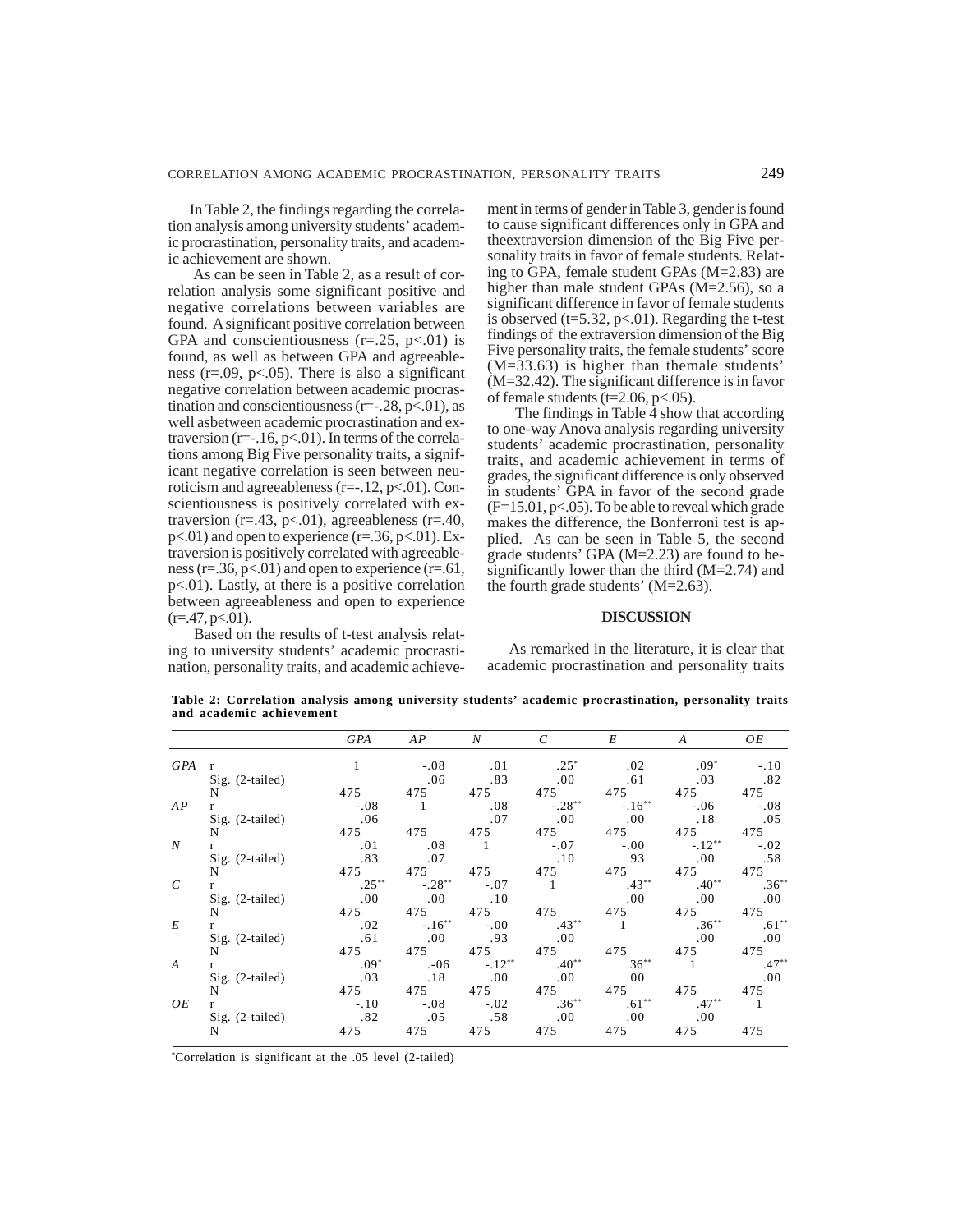|                  | Gender | N   | $\boldsymbol{M}$ | Std. d. | Std. e. | $\boldsymbol{t}$ | $\boldsymbol{p}$ |
|------------------|--------|-----|------------------|---------|---------|------------------|------------------|
| <b>GPA</b>       | female | 161 | 2.83             | .49     | .03     | 5.32             | $.00**$          |
|                  | male   | 314 | 2.56             | .55     | .03     |                  |                  |
| AP               | female | 161 | 41.93            | 6.82    | .53     | $-.32$           | .74              |
|                  | male   | 314 | 42.15            | 6.87    | .38     |                  |                  |
| N                | female | 161 | 19.24            | 4.92    | .38     | 1.09             | .27              |
|                  | male   | 314 | 18.71            | 4.91    | .27     |                  |                  |
| $\mathcal{C}$    | female | 161 | 25.34            | 5.22    | .41     | .64              | .69              |
|                  | male   | 314 | 25.02            | 5.11    | .28     |                  |                  |
| E                | female | 161 | 33.63            | 6.01    | .47     | 2.06             | $.03*$           |
|                  | male   | 314 | 32.42            | 6.09    | .34     |                  |                  |
| $\boldsymbol{A}$ | female | 161 | 34.92            | 5.81    | .45     | 1.53             | .12              |
|                  | male   | 314 | 34.06            | 5.78    | .32     |                  |                  |
| OE               | female | 161 | 31.24            | 5.06    | .39     | .05              | .95              |
|                  | male   | 314 | 31.21            | 5.09    | .28     |                  |                  |

**Table 3: t-test analysis regarding university students' academic procrastination, personality traits, and academic achievement in terms of gender**

\* The mean difference is significant at the .05 level

\*\* The mean difference is significant at the .01 level

GPA (Academic achievement), AP (Academic procrastination), N (Neuroticism), C (Conscientiousness), E (Extraversion), A (Agreeableness), OE (Open to experience).

|                                                     |  |  |  | Table 4: One-way Anova analysis regarding university students' academic procrastination, personality |  |
|-----------------------------------------------------|--|--|--|------------------------------------------------------------------------------------------------------|--|
| traits, and academic achievement in terms of grades |  |  |  |                                                                                                      |  |

|                |                | Sum of squares | df             | Mean square | F     | Sig.   |
|----------------|----------------|----------------|----------------|-------------|-------|--------|
| <b>GPA</b>     | Between groups | 8.49           | 2              | 4.24        | 15.01 | $.00*$ |
|                | Within groups  | 133.56         | 472            | .28         |       |        |
|                | Total          | 142.06         | 474            |             |       |        |
| AP             | Between groups | 5.91           | $\overline{c}$ | 2.95        | .63   | .93    |
|                | Within groups  | 22221.49       | 472            | 47.07       |       |        |
|                | Total          | 22226.96       | 474            |             |       |        |
| N              | Between groups | 4.14           | $\overline{c}$ | 2.07        | .08   | .91    |
|                | Within groups  | 11481.80       | 472            | 24.32       |       |        |
|                | Total          | 11485.94       | 474            |             |       |        |
| $\mathcal{C}$  | Between groups | 92.60          | $\overline{c}$ | 46.30       | .75   | .17    |
|                | Within groups  | 12476.76       | 472            | 26.43       |       |        |
|                | Total          | 12569.37       | 474            |             |       |        |
| E              | Between groups | 133.88         | $\overline{c}$ | 66.94       | 1.81  | .16    |
|                | Within groups  | 17451.30       | 472            | 36.97       |       |        |
|                | Total          | 17585.19       | 474            |             |       |        |
| $\overline{A}$ | Between groups | 140.12         | $\overline{c}$ | 70.06       | 2.09  | .12    |
|                | Within groups  | 15814.74       | 472            | 24.32       |       |        |
|                | Total          | 15954.87       | 474            |             |       |        |
| OΕ             | Between groups | 75.58          | 2              | 37.79       | 1.46  | 0.23   |
|                | Within groups  | 12158.40       | 472            | 25.75       |       |        |
|                | Total          | 12233.98       | 474            |             |       |        |

\* The mean difference is significant at the .05 level

GPA (Academic achievement), AP (Academic procrastination), N (Neuroticism), C (Conscientiousness), E (Extraversion), A (Agreeableness), OE (Open to experience).

are considered important factors affecting thelearning and achievement of the students in university settings. The main purpose of this study is to examine whether or not there is a significant correlation among academic procrastination, personality traits, and academic achievement in a sample of university students. Whether or not

there is a significant difference among university students' academic procrastination, personality traits, and academic achievement in terms of gender and grades is another focus point of this study.

Based on the correlation analysis among university students' academic procrastination, per-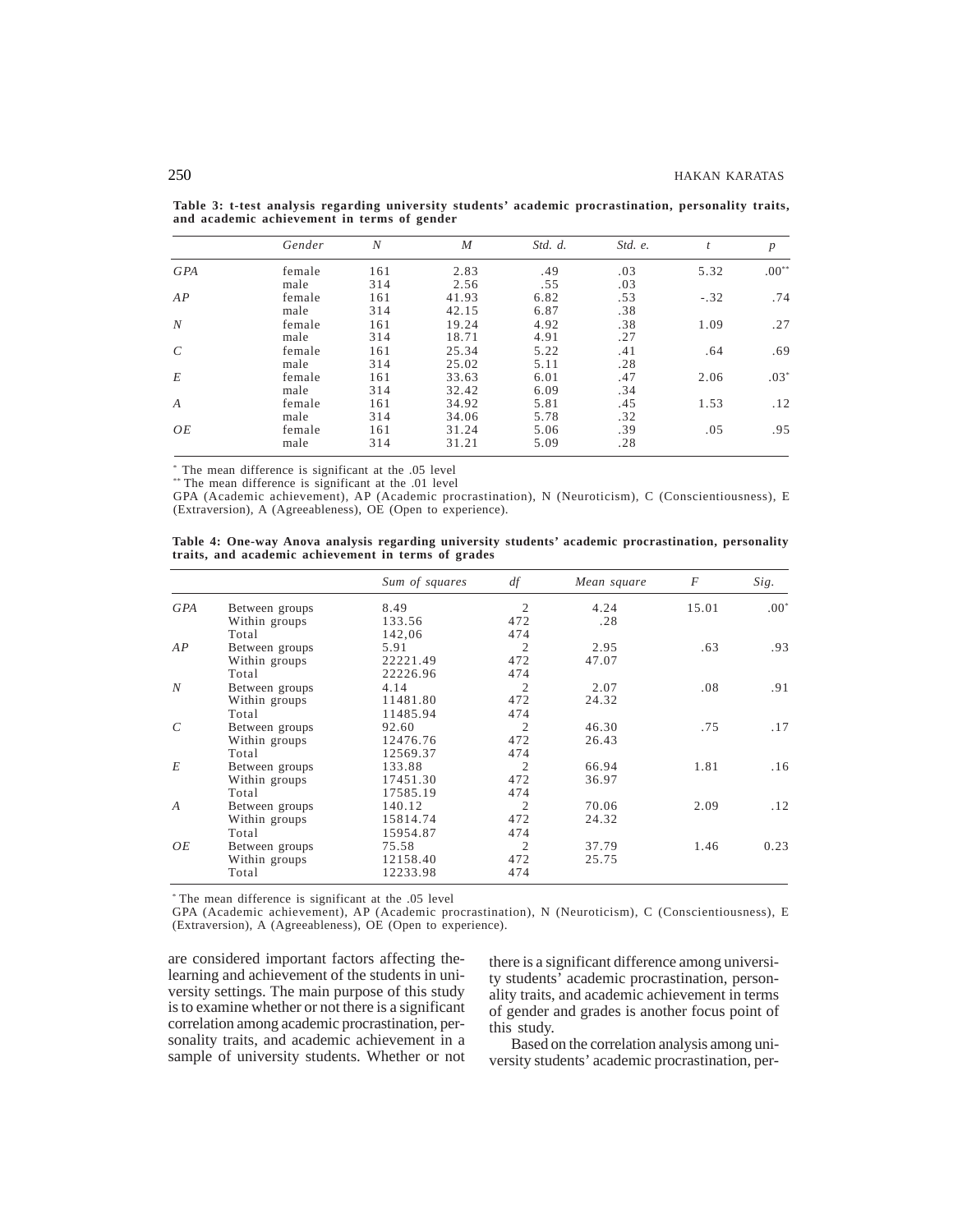**grades** *Dependent Grade Mean Grade Mean Std. Er. Sig. Variable Difference*

3  $-10$  .05 .10

**Table 5: Bonferroni test results regarding university students' academic achievement in terms of**

| Dependent<br>Variable | Grade | Mean | Grade | Mean<br>Difference | Std. Er. | Sig.   |
|-----------------------|-------|------|-------|--------------------|----------|--------|
| <b>GPA</b>            |       | 2.23 |       | $-.51$             | .09      | $.00*$ |
|                       |       |      |       | $-.40$             | .09      | $.00*$ |
|                       |       | 2.74 |       | .51                | .09      | $.00*$ |
|                       |       |      |       | .10                | .05      | .10    |
|                       |       | 2.63 |       | .40                | .09      | $.00*$ |

\* The mean difference is significant at the .05 level

GPA (Academic achievement)

sonality traits, and academic achievement,this study finds that there is a significant positive correlation between GPA and conscientiousness. This means that students who are more conscientious have higher academic achievement. This result, regarding conscientious, is consistent with the results of previous studies (Komarraju et al. 2009; Duckworth et al. 2007; Ziegler et al. 2010; Barthelemy and Lounsbury 2009; Poropat 2009; Laidra et al. 2007; Paunonen and Ashton 2001).

According to the other results of this study, a significant positive correlation between GPA and agreeableness is observed. In the literature there are some mixed and uncertain results about the function of agreeableness in predicting GPA. Whilesome studies claim that agreeableness ispositively associated with grades and GPA (Farsides and Woodfield 2003; Poropat 2009; Gray and Watson 2002) and more agreeable students tend to have higher GPAs and consequently higher academic achievement (Furnham et al. 2006; Duckworth and Seligman 2005; Lounsbury et al. 2003), others point out that agreeableness is not associated with GPA and does not predict academic achievement (Paunonen 1998; Rothstein et al. 1994; Farsides and Woodfield 2003; Poropat 2009).

Another result obtained from this study is that academic procrastination is negatively associated with conscientiousness and extraversion. The result of prior studies, focusing onthe inverse link between procrastination and conscientiousness, are in line with this result (Costa and McCrae 1992; Johnson and Bloom 1995; Layet al.1998; Scher and Osterman 2002; Schouwenburg and Lay 1995; Watson 2011; Laverdiere et al. 2013). Regarding thenegative relationship of academic procrastination with extraversion in this study, only some studies find the relationship to be positive (McCown et al. 1987: Johnson and Bloom 1995), while others find it to be negative (Lay 1992; Wessman 1973).With the three factor model, McCown et al. (1987) found a linear relationship between procrastination and extraversion.

In terms of the correlations among Big Five personality traits, a significant negative correlation isseen between neuroticism and agreeableness. Because of the overall effect of neuroticism tends to be negative rather than positive (Matthews and Zeidner 2004 ) and contains anxiety, angry hostility, depression, self-consciousness, impulsiveness, and vulnerability (Costa and Mc-Crae 1992), unlike agreeableness which contains trust and friendly compliance, this finding is expected and parallel with the findings of previous studies. In addition, another result of this study is that,except for neuroticism, the other personal traits of conscientiousness, extraversion, agreeableness, and open to experience are positively correlated with each other. Whereas these personal traits are related to high levels of emotional well-being (DeNeve and Cooper 1998; McCrae and Costa 1991; Steel et al. 2008), neuroticism is related to lower levels of well-being (Costa and McCrae 1980; Pavot et al. 1990; Steel et al. 2008).

What is more, this study found that gender causes significant differences only in GPA and theextraversion dimension of the Big Five personality traits in favor of female students. This study reported that female students' GPA is higher than male students' because they use self-regulated strategies more, which is parallel with most of the prior studies (Farsides and Woodfield 2003). Also, the female students' extraversion score is higher than male students'. Unlike the result of this study, inter-correlations among the Big Five were modest, and girls are rated significantly higher than boys on all personality factors, except for extraversion, where no gender differences are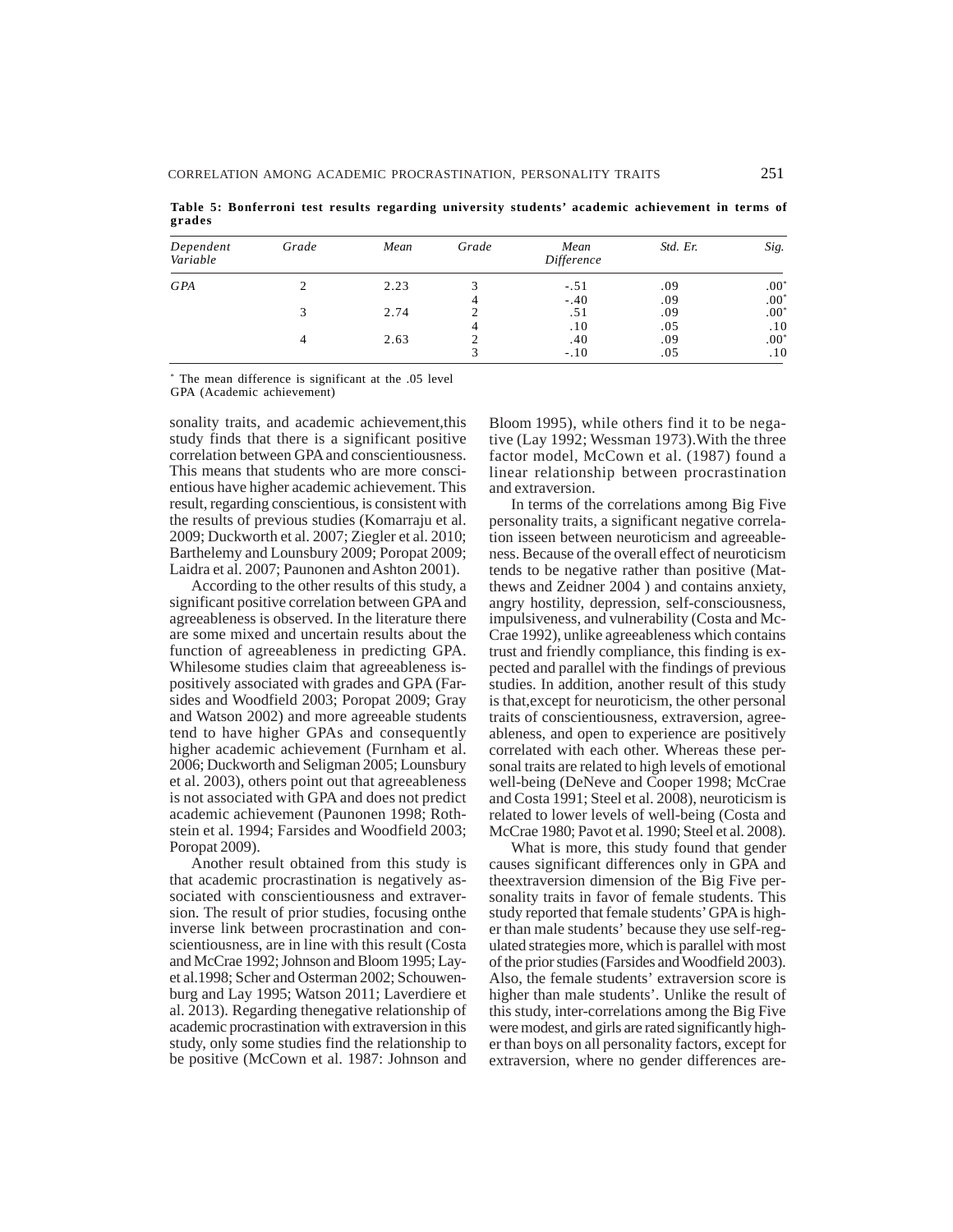found (Neuenschwander et al. 2012). Regarding the results on grades, a significant difference isonly observed in students' GPA in favor of the second grade; in other words, the second grade students' GPA is significantly lower than the third and the fourth grade students'. This shows that the orientation period to the university for the first years might affect students' academic achievement, but in the following years students' academic achievement relatively increases.

#### **CONCLUSION**

This study directly focuses on the relationship of academic procrastination, personality traits, and academic achievement. To conclude, the results from this preliminary analysis show that there is a strong relationship among these variables, especially with academic achievement. A major strength of the present study is that it proves the unique importance of personality traits, especially the conscientious dimension on academic procrastination and achievement. First, it is very crucial to remove the barriers causing procrastination, which has negative effects on the learning of students, resulting in low achievements or failure in examinations and resulting in depression and anxiety during their school life.This result should be of main interest to academic advisors, counselors, and educators. New academic programs designed to help students cope with academic procrastination, which is one of the main reasons for low academic achievement, should be a main concern. Second, the findings shed new light on the validity of personality traits for various academic outcomes, having an inverse link with academic procrastination. The other key finding from this study, parallel with earlier studies, is the role of gender in academic achievement, which is in favor of female students. The literature explains the reason for this result is because female students use self-regulating strategies more often and effectively.

The current findings are limited by the design of the study and the use of the sample of students, and the conclusions drawn should be considered with these sampling and measurement issues in mind. Further research is needed with bigger student populations in different education levels and grades. It would also be worthwhile to explore the other variables that have a close relationship with and a positive effect on academic procrastination and personality traits.

In conclusion, this study extends our understanding of the important role of academic procrastination and personality traits in explaining academic achievement in university settings.

#### **REFERENCES**

- Akinsola MK, Tella A, Tella A 2007. Correlates of academic procrastination and mathematics achievement of university undergraduate students. *Eurasia Journal of Mathematics, Science and Technology Education,* 3(4): 363–370.
- Bacanli H, Ilhan T, Aslan S 2009. Development of a personality scale based on Five Factor Theory: Adjective Based Personality Test (ABPT). *Journal of Turkish Educational Sciences,* 7(2): 261–279.
- Barthelemy JJ, Lounsbury JW 2009. The relationship between aggression and the Big Five personality factors in predicting academic success. *Journal of Human Behavior in the Social Environment,* 19: 159- 170.
- Beck BL, Koons SR, Milgrim DL 2000. Correlates and consequences of behavioral procrastination: The effects of academic procrastination, self-consciousness, self-esteem, and self-handicapping. *Journal of Social Behavior and Personality,* 15: 3–13.
- Beswick G, Rothblum E, Mann L 1988. Psychological antecedents of student procrastination. *Australian Psychologist,* 23: 207-217.
- Bleidorn W 2012. Hitting the road to adulthood shortterm personality development during a major life transition. *Personality and Social Psychology Bulletin,* 38: 1594–1608.
- Blickle G 1996. Personality traits, learning strategies, and performance. *European Journal of Personality,* 10: 337–352.
- Busato VV, Prins FJ, Elshout JJ, Hamaker C 1999. The relations between learning styles, the Big Five personality traits and achievement motivation in higher education. *Personality and Individual Differences,* 26: 129-140.
- Busato VV, Prins FJ, Elshout JJ, Hamaker C 2000. Intellectual ability, learning style, personality, achievement motivation and academic success of psychology students in higher education. *Personality and Individual Differences,* 29: 1057-1068.
- Caprara GV, Vecchione M, Alessandri G, Gerbino M, Barbaranelli C 2011. The contribution of personality traits and self-efficacy beliefs to academic achievement: A longitudinal study. *British Journal of Educational Psychology,* 81: 78–96.
- Cerino ES 2014. Relationships between academic motivation, self-efficacy, and academic procrastination. *Psi Chi Journal of Psychological Research*, 19(4): 156-163.
- Chamorro-Premuzic T, Furnham A 2003. Personality predicts academic performance: Evidence from two longitudinal university samples. *Journal of Research in Personality,* 37: 319-338.
- Chomoro-Premuzic T, Furnham A 2003b. Personality traits and academic exam performance. *Journal of Personality,* 17: 237-250.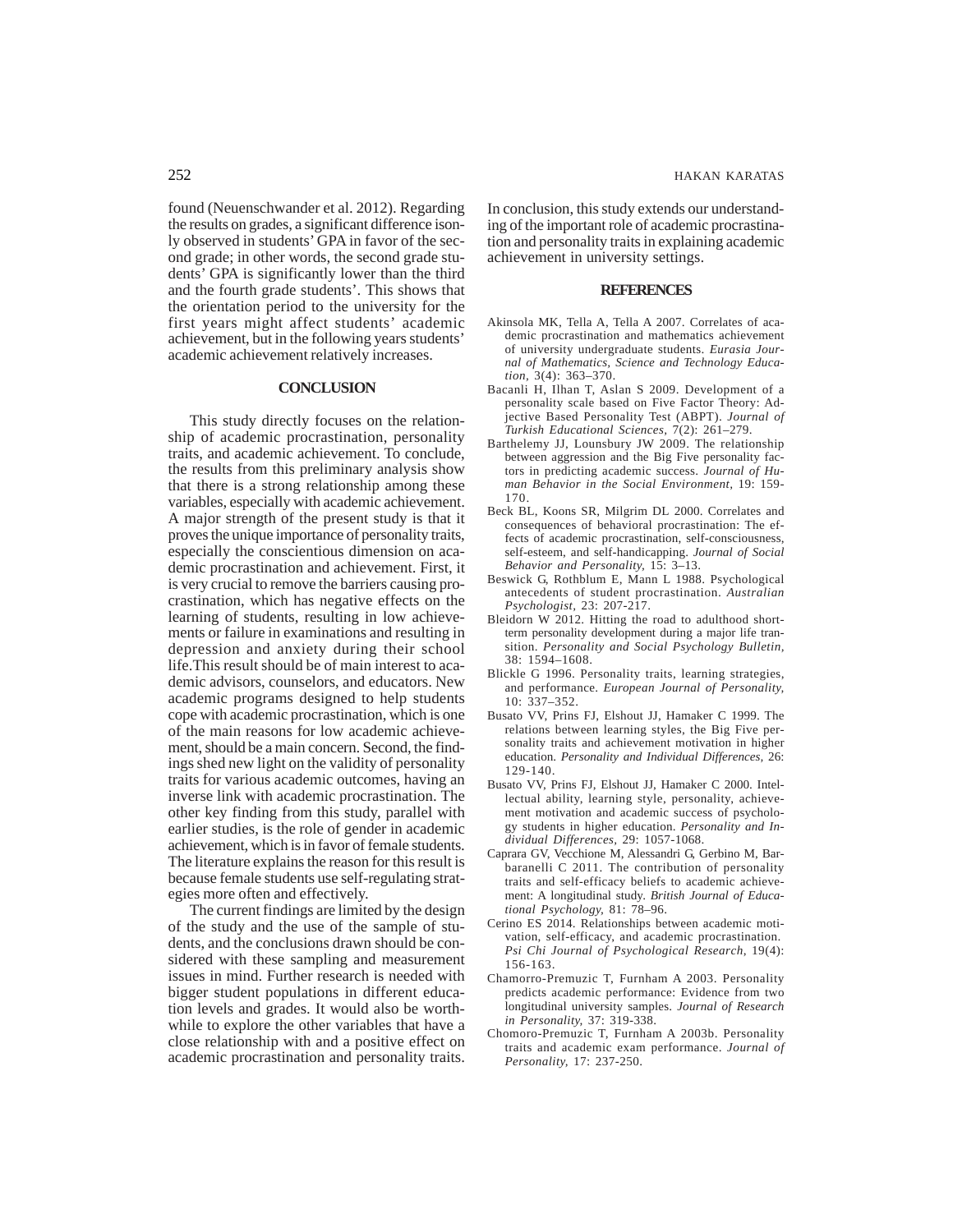- Chamorro-Premuzic T, Furnham A, Moutafi J 2004. The relationship between estimated and psychometric personality and intelligence scores. *Journal of Research in Personality,* 38(5): 505–513. doi:10.1016/ j.jrp. 2003.10.002.
- Conard MA 2006. Aptitude is not enough: How personality and behavior predict academic performance. *Journal of Research in Personality,* 40: 339–346.
- Costa PT, McCrae RR 1980. Influence of extraversion and neuroticism on subjective well-being: Happy and unhappy people. *Journal of Personality and Social Psychology,* 38: 668–678.
- Costa PT, McCrae RR 1992. *Revised NEO Personality Ýnventory (NEO-PI-R) and NEO Five-factor Inventory (NEO-FFI): Professional Manual*. Odessa: Psychological Assessment Resources Inc.
- Costa PT, McCrae RR 1995. Solid grounds in the wetlands of personality. *Psychological Bulletin,* 117: 216–220.
- De Raad B 1996. Personality traits in learning and education. *European Journal of Personality,* 10: 185- 200.
- De Raad B, Schouwenburg HC 1996. Personality in learning and education: A review. *European Journal of Personality,* 10: 303–336.
- DeNeve KM, Cooper H 1998. The happy personality: A meta-analysis of 137 personality traits and subjective well-being. *Psychological Bulletin,* 124(2): 197- 229.
- Duckworth AL, Seligman MEP 2005. Self-discipline outdoes IQ in predicting academic performance of adolescents. *Psychological Science,* 16: 939-944.
- Duckworth AL, Peterson C, Matthews MD, Kelly DR 2007. Grit: Perseverance and passion for long-term goals. *Journal of Personality and Social Psychology,* 92: 1087–1101.
- Duff A, Boyle E, Dunleavy K, Ferguson J 2004. The relationship between personality, approach to learning and academic achievement. *Personality and Individual Differences,* 36: 1907-1920.
- Dunsmore JA 2005. *An Investigation of the Predictive Validity of Broad and Narrow Personality Traits in Relation to Academic Achievement.* PhD Dissertation. Knoxville: University of Tennessee.
- Ellis A, Knaus W 1977. *Overcoming Procrastination*. New York: Institute for Rational Living.
- Elvers GC, Polzella DJ, Graetz K 2003. Procrastination in online courses: Performance and attitudinal differences. *Teaching of Psychology,* 30: 159–162.
- Entwistle N, Entwistle D 1970. The relationships between personality, study methods and academic performance. *British Journal of Educational Psychology,* 40: 132–143.
- Essau CA, Ederer EM, O'Callaghan J, Aschemann B 2008. Doing It Now Or Later? Correlates, Predictors and Prevention of Academic, Decisional and General Procrastination Among Students in Austria. *A Poster Presentation at the Presentation at the 8th Alps-Adria Psychology Conference,* October 2-4, Ljubljana, Slovenia.
- Farsides T, Woodfield R 2003. Individual differences and undergraduate academic success: The roles of personality, intelligence, and application. *Personality and Individual Differences,* 34: 1225–1243.
- Ferrari JR, Scher SJ 2000. Toward an Understanding Of Academic and Non-academic Tasks Procrastinated

by Students: The Use of Daily Logs. Psychology in the Schools, 37: 359–366. From <http://dx.doi.org/ 10.1002/1520-6807.>.

- Ferrari JR 2001. Procrastination as self-regulation failure of performance: Effects of cognitive load, selfawareness, and time limits on Working Best Under Pressure. *European Journal of Personality,* 15: 391– 406.
- Ferrari JR, O'Callaghan J, Newbegin I 2005. Prevalence of procrastination in the United States, United Kingdom, and Australia: Arousal and avoidance delays in adults. *North American Journal of Psychology,* 7: 1– 6.
- Fritzsche BA, Young BR, Hickson KC 2003. Individual differences in academic procrastination tendency and writing success. *Personality and Individual Differences,* 35: 1549–1557.
- Furnham A, Medhurst S 1995. Personality correlates of academic seminar behavior: A study of four instruments. *Personality and Individual Differences,* 19: 197–208.
- Furnham A 1997. Knowing and faking one's Five-Factor personality score. *Journal of Personality Assessment,* 69(1): 229-243.
- Furnham A, Chamorro-Premuzic T, McDougall F 2003. Personality, cognitive ability, and beliefs about intelligence as predictors of academic performance. *Learning and Individual Differences,* 14(1): 47–64. doi:10.1016/j.lindif.2003.08.002.
- Furnham A, Zhang J, Chamoro T 2006. The relationship between psychometric and self-estimated intelligence, creativity, personality and academic achievement. *Imagination, Cognition and Personality,* 25(2): 119-145.
- Furnham A, Monsen J 2009. Personality traits and intelligence predict academic school grades. *Learning and Individual Differences,* 19: 28–33.
- Gallagher RP 1992. Student needs surveys have multiple benefits. *Journal of College Student Development,* 33: 281-282.
- Gilles PY, Bailleux C 2001. Personality traits and abilities as predictors of academic achievement. *European Journal of Psychology of Education,* 16: 3-15.
- Gray EK, Watson D 2002. General and specific traits of personality and their relation to sleep and academic performance. *Journal of Personality,* 70: 177–206.
- Hogan R, Hogan J, Roberts BW 1996. Personality measurement and employment decisions: Questions and answers. *American Psychologist,* 51: 469-477.
- Howell AJ, Watson DC, Powell RA, Buro K 2006. Academic procrastination: The pattern and correlates of behavioural postponement. *Personality and Individual Differences,* 40: 1519–1530.
- Janis I, Mann L 1979. *Decision Making. A Psychological Analysis of Conflict, Choice, and Commitment.* New York: The Free Press, A Division of Macmillan Inc.
- Johnson J, Bloom A 1995. An analysis of the contribution of the five factors of personality to variance in academic procrastination. *Personality and Individual Differences,* 18: 127-133.
- Kandemir M 2010. *Akademik Erteleme Davranisini Aciklayici Bir Model.*Yayinlanmamis Doktora Tezi. Ankara: Gazi Universitesi.
- Kappe FR, Van der Flier H 2010. Using multiple and specific criteria to assess the predictive validity of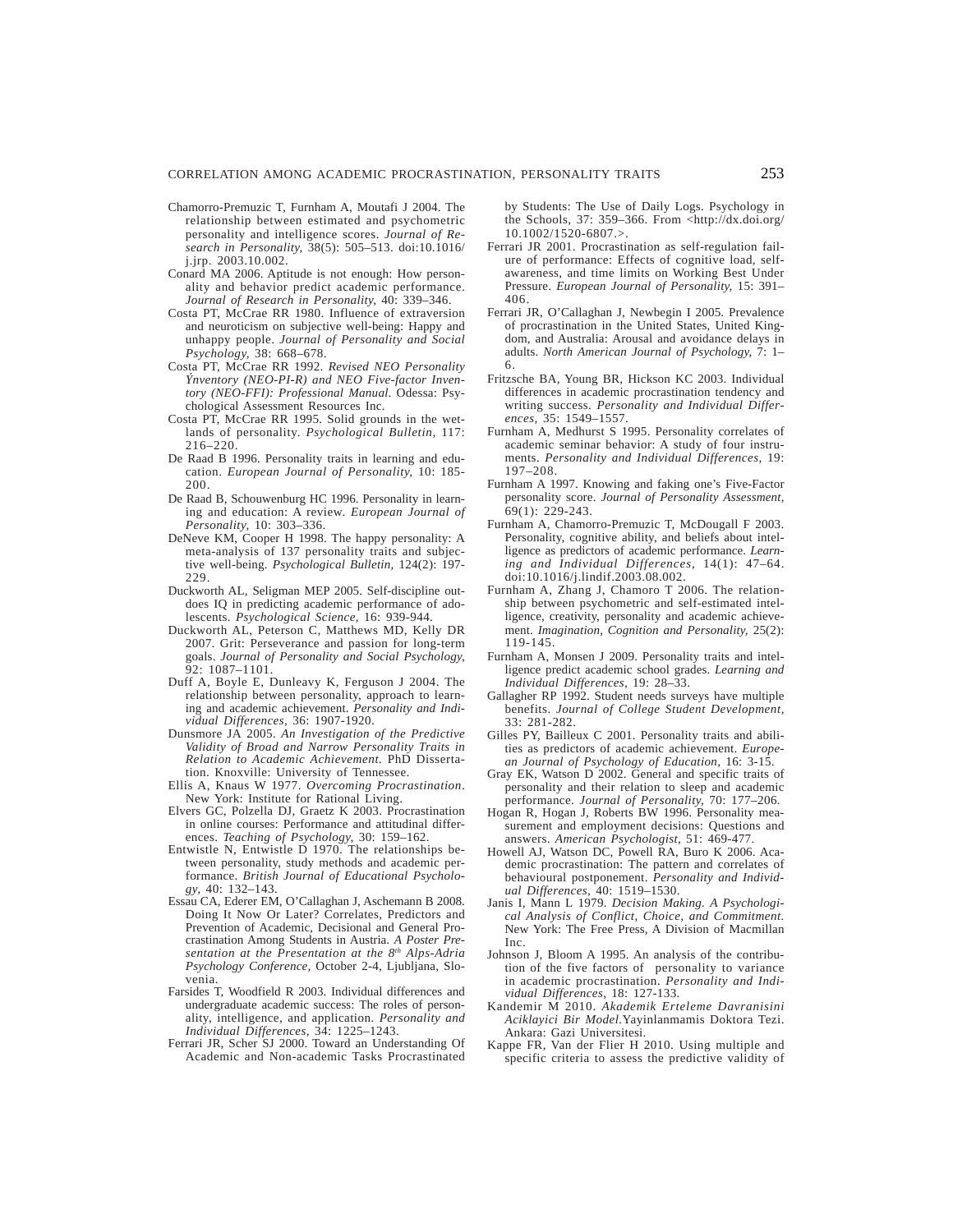the Big Five personality factors on academic achievement. *Journal of Research in Personality,* 44: 142– 145.

- Katz I., Eilot K, Nevo N 2014. "I'll do it later": Type of motivation, self-efficacy and homework procrastination. *Motivation and Emotion*, 38(1): 111-119.
- Komarraju M, Karau SJ, Schmeck RR 2009. Role of the Big Five personality traits in predicting college students' academic motivation and achievement. *Learning and Individual Differences,* 19: 47-52.
- Laidra K, Pullmann H, Allik J 2007. Personality and intelligence as predictors of academic achievement: A cross-sectional study from elementary to secondary school. *Personality and Individual Differences,* 42: 441–451.
- Laverdière O, Morin AJS, St-Hilaire F 2013. Factor structure and measurement invariance of a short measure of the Big Five personality traits. *Personality and Individual Differences,* 55: 739–743.
- Lay CH 1986. At last, my research article on procrastination. *Journal of Research in Personality,* 20: 474- 495.
- Lay CH 1992. Trait procrastination and the perception of person-task characteristics. *Journal of Social Behavior and Personality,* 7: 483-494.
- Lay CH, Schouwenburg HC 1993. Trait procrastination, time management, and academic behavior. *Journal of Social Behavior and Personality,* 8: 647–662.
- Lay CH 1995. Trait procrastination, agitation, dejection, and self-discrepancy. In: J Ferrari, J Johnson, W McCown (Eds.): *Procrastination and Task Avoidance: Theory, Research, and Treatment.* New York: Plenum Press, pp. 97-112.
- Lay CH, Kovacs A, Danto D 1998. The relation of trait procrastination to the Big Five factor conscientiousness: An assessment with primary–junior school. *Personality and Individual Differences,* 25: 187-193.
- Lee D, Kelly KR, Edwards JK 2006. A closer look at the relationships among trait procrastination, neuroticism, and conscientiousness. *Personality and Individual Differences,* 40: 27-37.
- Lounsbury JW, Tatum H, Gibson LW, Park SH, Sundstorm E, Hamrick F, Wilburn D 2003a. The development of a Big Five adolescent personality scale*. Psychoeducational Assessment,* 21: 111-133.
- Lounsbury JW, Sundstrum E, Gibson LW, Loveland JL 2003b. Broad versus narrow personality traits in predicting academic performance of adolescents. *Learning and Individual Differences,* 14(1): 65-75.
- Matthews G, Zeidner M 2004. Traits, states, and trilogy of mind: An adaptive perspective on intellectual functioning. In: DY Dai, RJ Sternberg (Eds.): *Motivation, Emotion, and Cognition: Integrative Perspectives on Ýntellectual Functioning and Development*. Mahwah, NJ: Lawrence Erlbaum, pp. 143-174.
- McCown W, Johnson J 1991. Personality and chronic procrastination by university students during an academic examination period. *Personality and Individual Differences,* 12(5): 413-415.
- McCown W, Petzel T, Rupert P 1987. Personality correlates and behaviors of chronic procrastinators. *Personality and Individual Differences,* 11: 71-79.
- McCrae RR, Costa PT Jr 1987. Validation of the fivefactor model of personality across instruments and observers. *Journal of Personality and Social Psychology,* 52: 81–90.
- McCrae RR, Costa PT Jr 1991. Adding liebe und arbeit: The full five-factor model and well-being. *Personality and Social Psychology Bulletin*, 17: 227–232.
- McCrae RR, Costa PT Jr 1999. A five-factor theory of personality. In: LA Pervin, OP John (Eds.): *Handbook of Personality Psychology.* New York: Guilford, pp. 139–153.
- McGeown SP, Putwain D, Simpson EG, Boffey E, Markham J, Vince A 2014. Predictors of adolescents' academic motivation: Personality, self-efficacy and adolescents' characteristics. *Learning and Individual Differences,* 32: 278–286
- Midgley C, Urdan T 2001. Academic self-handicapping and performance goals: A further examination. *Contemporary Educational Psychology,* 26: 61–75.
- Moon SM, Illingworth AJ 2005. Exploring the dynamic nature of procrastination: A latent growth curve analysis of academic procrastination. *Personality and Individual Differences,* 38: 297–309.
- Motie H, Heidari M, Sadeghi MA 2012. Predicting Academic Procrastination during Self-Regulated Learning in Iranian first Grade High School Students. Paper presented in International Conference on Education and Academic Psychology (ICEEPSY 2012). *Procedia - Social and Behavioral Sciences,* 69: 2299-2308.
- Neuenschwander R, Cimeli P, Röthlisberger M, Roebers CM 2013. Personality factors in elementary school children: Contributions to academic performance over and above executive functions? *Learning and Individual Differences,* 25: 118–125.
- Onwuegbuzie AJ 2004. Academic procrastination and statistics anxiety. *Assessment and Evaluation in Higher Education,* 29(1): 3–19.
- Ozer DJ, Benet-Martínez V 2006. Personality and the prediction of consequential outcomes. *Annual Review of Psychology,* 57: 401–421.
- Paunonen SV 1998. Hierarchical organization of personality and prediction of behavior. *Journal of Personality and Social Psychology,* 74: 538–556.
- Paunonen SV, Ashton MC 2001. Big Five predictors of academic achievement. *Journal of Research in Personality,* 35: 78-90.
- Pavot W, Diener E, Fujita F 1990. Extraversion and happiness. *Personality and Individual Differences,* 11: 1299–1306.
- Poropat AE 2009. A meta-analysis of the five-factor model of personality and academic performance. *Psychological Bulletin,* 2: 322–338.
- Roberts BW, DelVecchio WF 2000. The rank-order consistency of personality traits from childhood to old age: A quantitative review of longitudinal studies. *Psychological Bulletin,* 126: 3–25.
- Roberts BW 2006. Personality development and organizational behavior. In: BM Staw (Ed.): *Research on Organizational Behavior.* New York, NY: Elsevier Science, pp. 143-174.
- Roberts BW, Kuncel NR, Shiner RL, Caspi A, Goldberg LR 2007. The power of personality: The comparative validity of personality traits, socio-economic status, and cognitive abilityfor predicting important life outcomes. *Perspectives on Psychological Science,* 2: 313–345.
- Robins RW, Fraley RC, Roberts BW, Trzesniewski KH 2001. A longitudinal study of personality change in